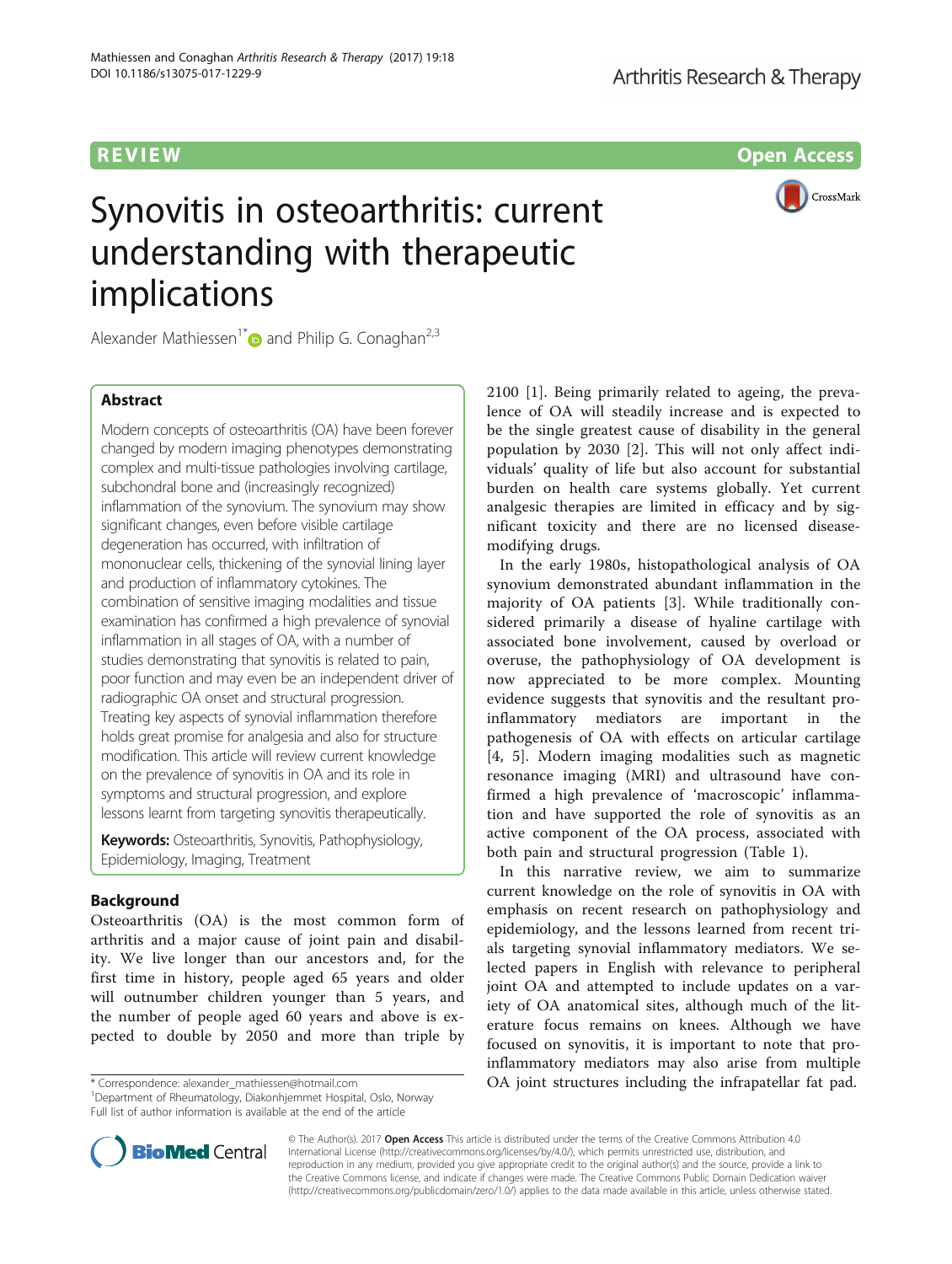<span id="page-1-0"></span>Table 1 Evidence for the role of synovitis

| Level of evidence Observation |                                                                                                                               | References                                                                                                                                                                                                                                  |
|-------------------------------|-------------------------------------------------------------------------------------------------------------------------------|---------------------------------------------------------------------------------------------------------------------------------------------------------------------------------------------------------------------------------------------|
| Clinical                      | Effusion, joint swelling or palpable synovitis                                                                                | Thomas et al. [2], Sellam et al. [5], de Lange-Brokaar [39]                                                                                                                                                                                 |
|                               | Sudden increase in pain                                                                                                       |                                                                                                                                                                                                                                             |
|                               | Night pain and morning stiffness                                                                                              |                                                                                                                                                                                                                                             |
| Histological                  | Synovial hypertrophy and hyperplasia                                                                                          | Goldenberg et al. [3], Prieto-Potin et al. [8], Klein-Wieringa et al. [9],<br>Deligne et al. [10], de Lange-Brokaar et al. [11], Goldring [13]                                                                                              |
|                               | Infiltration of mononuclear cells (monocytes/macrophages,<br>activated B cells and T cells)                                   |                                                                                                                                                                                                                                             |
|                               | Adaptive immune T-cell and B-cell responses to fragments<br>of extracellular matrix                                           |                                                                                                                                                                                                                                             |
|                               | Macrophages cluster and form multinucleated giant cells<br>for improved phagocytosis                                          |                                                                                                                                                                                                                                             |
|                               | Increased angiogenesis                                                                                                        |                                                                                                                                                                                                                                             |
|                               | Synovitis close to degenerative cartilage                                                                                     |                                                                                                                                                                                                                                             |
| Molecular                     | Production and/or release of pro-inflammatory cyto-<br>kines (TNF, IL-1β, IL-6, IL-8, IL-15, IL-17, IL-18, IL-21)             | Sokolove and Lepus [12], Wojdasiewicz et al. [16], Larsson et al. [61],<br>Pustjens et al. [18]                                                                                                                                             |
|                               | Increased production of PGE2 and nitric oxide                                                                                 |                                                                                                                                                                                                                                             |
|                               | Increased expression of adhesion molecules<br>(ICAM-1, VCAM-1) in the synovium                                                |                                                                                                                                                                                                                                             |
|                               | Increased activity of MMPs (MMP-1, MMP-3, MMP-9,<br>MMP-13) and ADAMTS                                                        |                                                                                                                                                                                                                                             |
|                               | Production of adipokines (visfatin, leptin, adiponectin)                                                                      |                                                                                                                                                                                                                                             |
|                               | Release of EGF and VEGF                                                                                                       |                                                                                                                                                                                                                                             |
|                               | Involvement of macrophages in osteophyte formation<br>via BMPs                                                                |                                                                                                                                                                                                                                             |
|                               | Insufficient release of anti-inflammatory cytokines<br>(IL-4, IL-10, IL-13, IL-1Ra)                                           |                                                                                                                                                                                                                                             |
|                               | Release of pro-inflammatory and pain neurotransmitters<br>(substance P, NGF)                                                  |                                                                                                                                                                                                                                             |
| Imaging                       | Gadolinium-enhanced synovium and increased synovial<br>volume detected by MRI                                                 | de Lange-Brokaar et al. [21], Loeuille et al. [22], Sarmanova et al. [27],<br>Mathiessen et al. [29], Haugen et al. [26], Kortekaas et al. [30], Yusuf et al.<br>[35], de Lange-Brokaar et al. [39], Felson et al. [41], Damman et al. [49] |
|                               | MRI correlates with histological observations and joint<br>volume by arthrocentesis                                           |                                                                                                                                                                                                                                             |
|                               | High prevalence of synovial hypertrophy and effusion<br>using ultrasound                                                      |                                                                                                                                                                                                                                             |
|                               | Association between MRI-detected and ultrasound-<br>detected synovitis and clinical symptoms of synovitis                     |                                                                                                                                                                                                                                             |
|                               | MRI-detected and ultrasound-detected synovitis predicts<br>incident radiographic OA, progression and cartilage<br>degradation |                                                                                                                                                                                                                                             |
| Interventions                 | High dose of IA corticosteroid injection may have short-term<br>effects on clinical symptoms and synovial tissue volume       | Zhang et al. [53], O'Neill et al. [50], Keen et al. [56], Wenham et al.<br>[58], Wenham et al. [59]                                                                                                                                         |
|                               | Methotrexate may have an analgesic effect                                                                                     |                                                                                                                                                                                                                                             |
|                               | Biological response modifiers have potentially structural-<br>modifying effects                                               |                                                                                                                                                                                                                                             |

Adapted from [\[5\]](#page-7-0) with permission from Macmillan Publishers Ltd

ADAMTS a disintegrin and metalloproteinase with thrombospondin motifs, BMP bone morphogenetic protein, EGF endothelial growth factor, IA intraarticular, ICAM-1 intercellular adhesion molecule 1, IL interleukin, IL-1Ra interleukin 1 receptor antagonist, MMP matrix metalloproteinase, MRI magnetic resonance imaging, NGF nerve growth factor, OA osteoarthritis, PGE2 prostaglandin E2, TNF tumour necrosis factor, VCAM-1 vascular cell adhesion molecule 1, VEGF vascular endothelial growth factor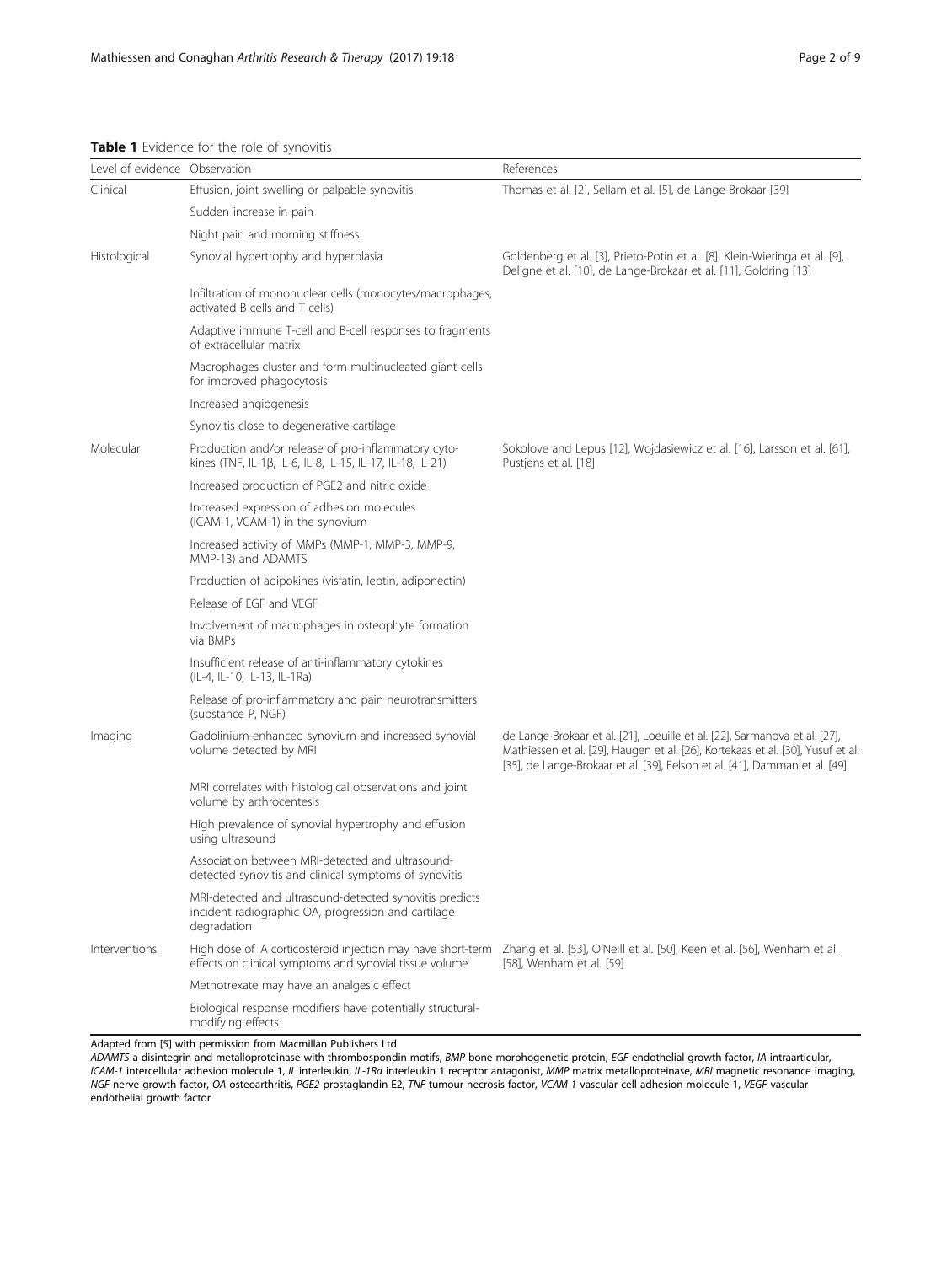# Synovial pathophysiology

## Normal synovium

The synovium is a specialized connective tissue that lines diarthrodial joints, surrounds tendons and forms the lining of bursae and fat pads. In synovial joints, the synovium seals the synovial cavity and fluid from surrounding tissues. The synovium is responsible for the maintenance of synovial fluid volume and composition, mainly by producing lubricin and hyaluronic acid. Through the synovial fluid, the synovium also aids in chondrocyte nutrition (together with subchondral bone), as articular cartilage has no intrinsic vascular or lymphatic supply [\[6\]](#page-7-0).

The normal synovium has two layers. The outer layer, or subintima, is up to 5 mm thick and consists of multiple types of connective tissues: fibrous (dense collagenous type), adipose (found mainly in fat pads) or areolar (loose collagenous type). This layer is rich in type I collagen and microvascular blood supply, accompanied by lymphatic vessels and nerve fibres, but is relatively acellular [\[7\]](#page-7-0). The inner layer, or intima, lies next to the joint cavity and consists of a layer of 1–4 cells, only 20–40 μm thick. These synoviocytes have been identified by immunohistochemical and cytochemical methods as macrophages and fibroblasts; the latter is the dominant cell population in healthy synovium [[7](#page-7-0)].

## Changes in OA synovium

The histological pattern of synovium in OA patients is characterized by synovial lining hyperplasia, sublining fibrosis and stromal vascularization [\[8](#page-7-0)]. There is an abundant influx of leukocytes from the vascular compartment in response to cytokines and cell adhesion molecules [[6\]](#page-7-0), and several studies have shown macrophages and Tcell lymphocytes to be the most predominant immune cells in OA synovium, whereas mast cells, B cells and plasma cells are also found but to a lesser extent [\[9](#page-7-0)–[11\]](#page-7-0).

Macrophage infiltration in the synovium is common in both OA and RA [\[8\]](#page-7-0). These macrophages can cluster and form multinucleated giant cells (MGCs) for improved phagocytosis, and are increased in similar numbers in inflamed OA and RA synovia compared with non-inflamed OA and post-mortem controls [\[8](#page-7-0)]. However, OA and RA demonstrate slightly different subgroups of MGCs, suggesting different drivers for these clusters, such as more cartilage debris in OA.

Much of the innate immune activation and cytokine production in the OA joint is attributed to synovial macrophages, but other cells including synoviocytes and chondrocytes also play a role [[12\]](#page-7-0). The underlying mechanisms are complex and beyond the scope of this review. In short, molecules from degraded hyaline cartilage released into the synovial cavity are likely to initiate synovial inflammation in OA (Fig. 1). Early in knee OA, damage to the meniscus may also release tissue debris, although molecules released from subchondral bone may also play a role. Synoviocytes react by producing pro-inflammatory mediators, which in turn attract immune cells, increase angiogenesis and induce a phenotypic shift in chondrocytes [[13](#page-7-0)]. A vicious cycle follows, as chondrocytes produce

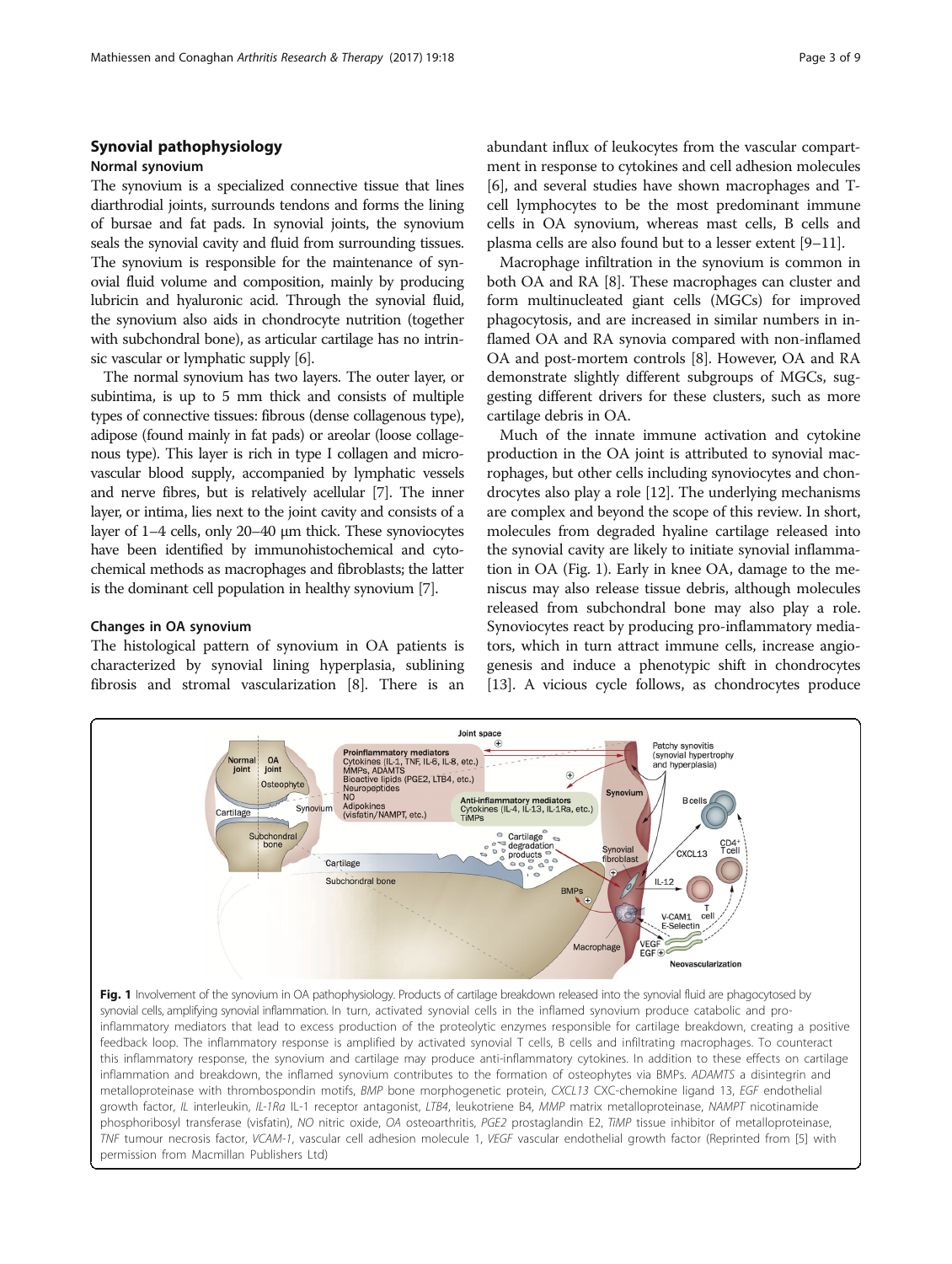additional cytokines and proteolytic enzymes that eventually increase cartilage degradation and induce further synovial inflammation [[4](#page-7-0)].

The processes driving inflammation in OA are complex. Given that OA is age related, immunosenescence may play a role in the immune response to tissue damage. A recent report analysed immune cell composition of the blood of OA patients and found compromised immune function of T cells and B cells beyond what appeared directly related to ageing, and this could reflect both inflammation and autoreactivity [\[14](#page-7-0)]. Also, trauma can trigger release of local inflammatory mediators, and there is increasing evidence that metabolic syndrome and obesity increase systemic low-grade inflammatory mediators which may synergize with other inflammatory mechanisms in OA [[15\]](#page-7-0).

## The role of cytokines

Wojdasiewicz et al. [\[16\]](#page-7-0) recently described in detail the mediating cytokines and their signalling pathways that are up-regulated in OA and most often have catabolic (i.e. degrading) effects, including interleukin-1 beta (IL-1β), tumour necrosis factor (TNF) alpha, IL-6, IL-15, IL-17 and IL-18. IL-1β and TNF-α have been the most extensively studied cytokines. They are elevated in OA synovial fluid, synovial membrane, cartilage and subchondral bone and, in the course of OA, have synergistic effects on signalling pathways that increase inflammation and cartilage degradation [\[16](#page-7-0)]. Despite these known actions, anti-TNF treatment has not provided symptomatic benefits in OA randomized trials, although it has reduced structural progression in individual joints with high degrees of inflammation, whereas IL-1β inhibition has so far been disappointing in terms of symptom and structural benefits.

Another group of 'haematopoietic' cytokines, or colonystimulating factors (CSFs), is known to activate and mature myeloid cells both systemically and locally [[17](#page-7-0)], and there is an increased interest in targeting these CSFs in inflammatory and autoimmune diseases. During an inflammatory response, they act more distinctly and restricted on cell receptors than other cytokines, causing increased cell numbers of selected myeloid populations and enhancing their survival or modifying tissue destinations. Preliminary data show beneficial effects of anti-CSF therapies in OA models, and a phase II trial in inflammatory hand OA has been initiated [\[17\]](#page-7-0).

Some cytokines (such as IL-4, IL-10 and IL-13) have anti-inflammatory and sometimes anabolic effects, and may modulate an inflammatory response and slow progression of OA [[16](#page-7-0)]. In a healthy joint, the balance between anabolic and catabolic cytokines contributes to stable turnover of cartilage, whereas an imbalance is found in OA. Although the literature is limited, there is emerging evidence that an up-regulation of these cytokines, either individually or combined, may induce cartilage repair in OA. A novel fusion protein of IL-4 and IL-10 has induced both structural repair and reduced inflammation ex vivo, and inhibited pain in animal models of OA [[18](#page-7-0)].

# Epidemiology

There is extensive evidence for synovitis being a common feature in OA. Tissue histology and immunohistochemistry have been used to identify synovitis and modern imaging techniques such as MRI and ultrasound are capable of visualizing aspects of synovitis, such as increased vascular flow, hypertrophic synovium and effusion. In addition, semi-quantitative scoring systems have enabled improved understanding of synovitis in OA pathogenesis and progression [\[19\]](#page-7-0). The prevalence of synovitis in OA joints depends on the diagnostic technique applied, on patient/ cohort selection and on OA structural severity. However, prevalence studies do not often capture non-steroidal anti-inflammatory drug (NSAID) use, and it is possible that the anti-inflammatory action of these agents could lead to an underestimation of synovitis.

## Microscopic assessment of synovitis

OA synovial tissue typically displays a mild to moderate degree of inflammation on standard histological staining [[20](#page-7-0)]. In smaller histological studies, the prevalence of inflamed synovium ranges greatly from approximately half to nearly all tissue samples depending on patient pre-selection and OA severity [\[11](#page-7-0)]. When comparing microscopic synovial changes in early and late OA, the literature has shown conflicting results [\[11](#page-7-0)], probably due to different definitions of 'early' and 'late' OA.

## Macroscopic assessment of synovitis

At the 'macroscopic' level, MRI provides valuable insights into synovitis and can visualize synovial hypertrophy, synovial fluid volume and level of synovial enhancement after intravenous injection of a contrast agent (Fig. [2](#page-4-0)). In terms of validity, MRI inflammation measures correlate well with histological inflammation and with effusion volume on arthrocentesis [[21](#page-7-0), [22\]](#page-7-0). In over a thousand knee OA patients, non-contrast-enhanced (non-CE)-MRI synovitis was present in 60% and effusion in 66% [\[23](#page-8-0)]. On CE-MRI, synovitis has been strongly correlated with radiographic OA severity and was reported in 74% of 404 patients having all grades of knee OA [[24](#page-8-0)], and in 95% of 125 patients with mainly moderate to severe radiographic OA [[25](#page-8-0)]. With respect to meniscal damage, only severe lesions have shown borderline association with synovitis [[24](#page-8-0)]. MRI scans of hand OA patients have demonstrated synovitis in a median (interquartile range) 6 (4–7) interphalangeal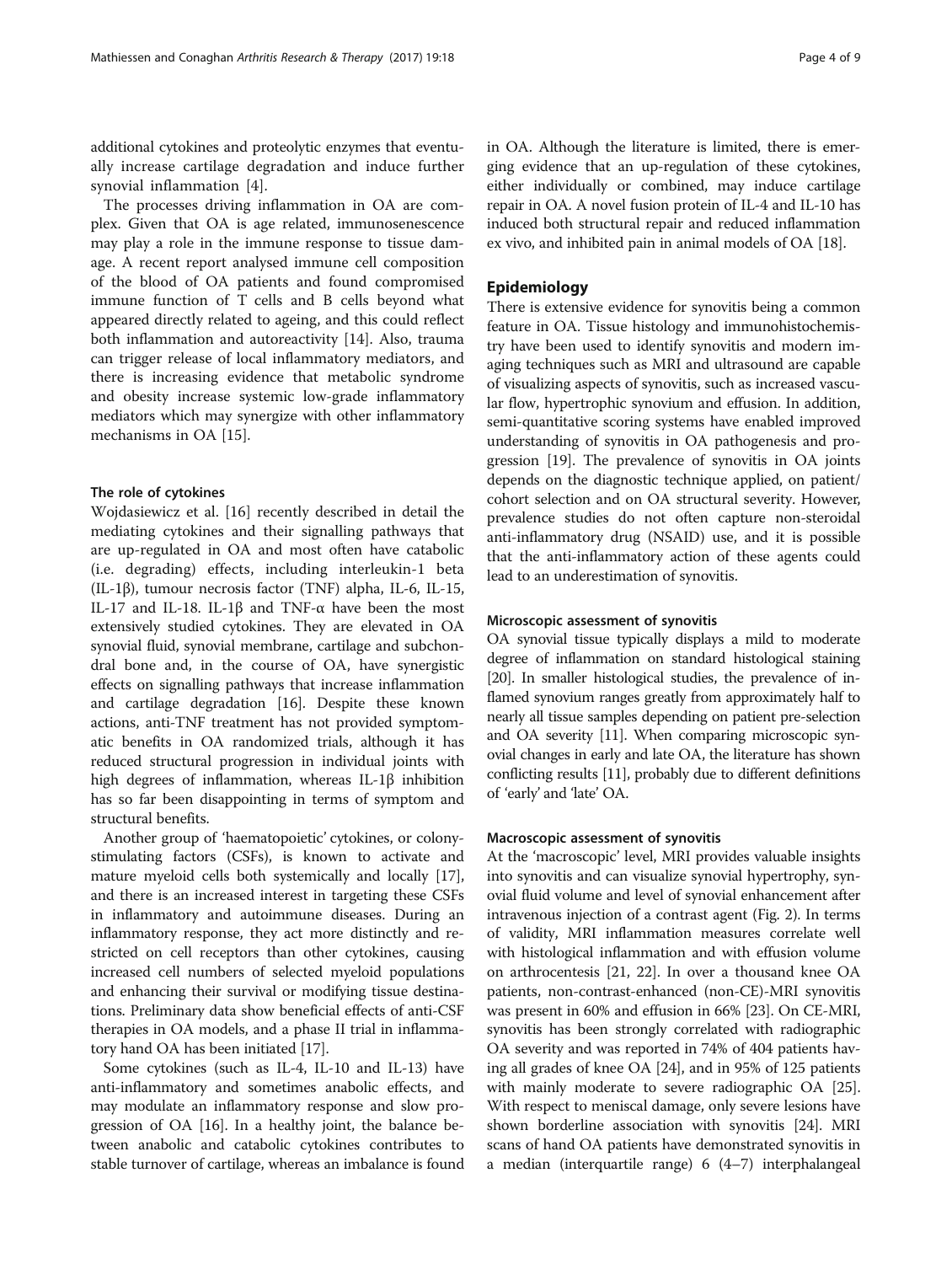<span id="page-4-0"></span>

joints of the dominant hand, with moderate to severe synovitis (grade 2–3) being infrequent [\[26](#page-8-0)].

Although ultrasound cannot assess cartilage deep in the joint or intra-bone lesions, it is well suited to assess inflammatory changes. A large meta-analysis of ultrasounddetected synovial changes found that people with knee OA or knee pain had high prevalence of effusion, synovial hypertrophy and power Doppler signals (ranging from 33 to 52% of the knees), and that these measures correlated well with histological findings [\[27\]](#page-8-0). A large multicentre study using ultrasound in 600 people with symptomatic knee OA demonstrated synovial inflammation or effusion in 46% of the population, despite using a strict definition of synovial hypertrophy [\[28\]](#page-8-0). In two large hand OA cohorts, nearly all patients (94% and 96%) had evidence of sonographic synovitis by grey scale in at least one finger joint [\[29, 30\]](#page-8-0) and by power Doppler signals in 42% of the

patients [\[29\]](#page-8-0). At the joint level, 28.7% of 1078 finger joints with Kellgren & Lawrence grade  $\geq 2$  demonstrated synovial effusion and/or hypertrophy by ultrasound [\[29\]](#page-8-0).

# Is inflammatory OA a separate subtype?

With MRI and US studies demonstrating a high frequency of synovitis, it remains unclear whether inflammatory OA is a distinct subtype or just part of the spectrum of OA pathology severity. The group with more severe inflammation can be identified with imaging and serum biomarkers (such as the matrix metalloproteinase-dependent degradation of C-reactive protein (CRPM), connective tissue type I collagen turnover (C1M) and matrix metalloproteinase 3 (MMP-3)) [[15](#page-7-0)]. To add further complexity, the expression of a given phenotype also depends on person-specific factors such as local muscle strength and obesity. A study followed two selected groups of knee OA patients for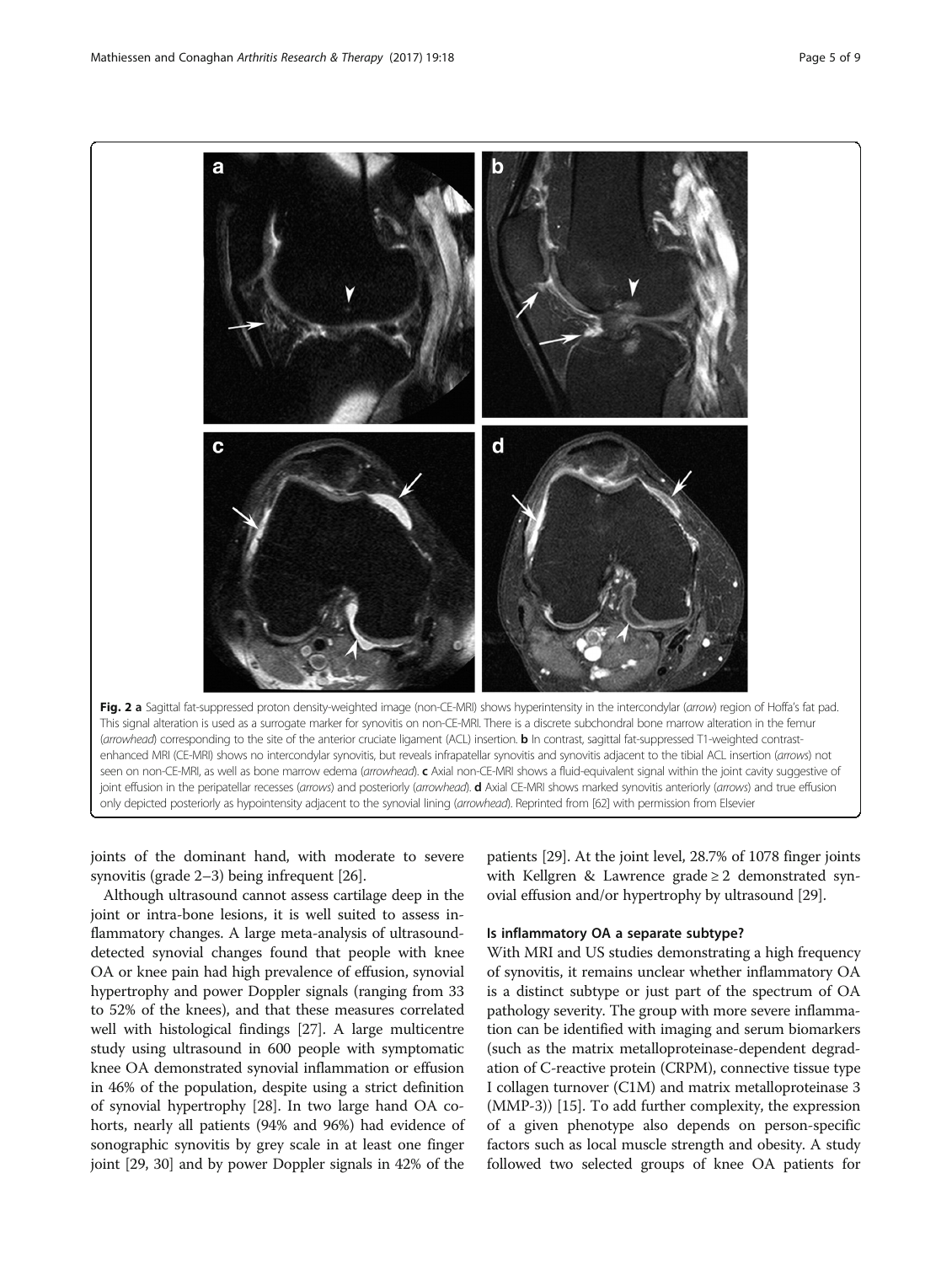4 years: one with metabolic syndrome and one lean group with frequent physical activity [\[31\]](#page-8-0). These groups differed significantly in the MRI expression of joint pathology, in which Hoffa synovitis was more prevalent in the active lean group, and prepatellar bursa signal, osteophyte scores and cartilage damage scores were higher and more prevalent in the metabolic syndrome group [[31](#page-8-0)]. Inflammatory OA is a term often applied to a subset of hand OA with a greater degree of synovial inflammation and associated with radiographic erosive disease [[32](#page-8-0)].

# Synovitis and symptoms

With different approaches employed in the detection and characterization of synovitis (such as histologic or imaging assessment), overall the literature provides consistent evidence of an association between synovial inflammation and OA symptoms, although the strengths of such associations vary and often studies do not examine all involved OA pathologies to explore which tissues are independently contributing to pain. Synovial inflammation increases the responsiveness of peripheral nociceptive neurons, leading to heightened pain sensitivity, and thereby contributes to increased pain experience [[23](#page-8-0)]. Local immune cells and cytokines may modulate this altered pain perception, as demonstrated in knee OA patients when synovial CD4<sup>+</sup> T cells were associated with VAS pain (adjusted for age, sex and BMI) [\[9\]](#page-7-0). No association was found for other immune cells. Furthermore, these  $CD4^+$  T cells secreted TNF-α and IL-6, which have been shown to directly affect sensory fibre function.

Before considering structure–pain relationships, it is worth considering the many differences between studies. Especially in large joints such as the knees, synovitis is found in a patchy distribution, and distinct patterns of synovitis may have different relationships to pain [[33](#page-8-0), [34](#page-8-0)]. Also, just as there are differences in how we detect synovitis, there are differences in how we measure 'pain'. In some studies, associations may be with VAS global pain intensity scores, in other studies with summed WOMAC pain scores. We still need to understand more about individual symptoms and their relationship to particular structural pathologies. Importantly, pain is a complex experience in which changes may be attributed to several peripheral nociceptive factors other than inflammation, as well as central factors.

# Cross-sectional data

A systematic review from 2011 found an increased risk of MRI-detected synovitis and effusion in patients with symptomatic knee OA [[35](#page-8-0)], but none of the included papers employed CE-MRI, without which effusion and synovitis cannot be readily differentiated. There are, however, emerging data for an even stronger association with pain severity when contrast enhancement is used [\[36\]](#page-8-0).

Several cross-sectional studies on hand OA have shown similar associations between sonographic or MRI-detected synovitis and concurrent pain. A hand OA cohort applying ultrasound found inflammatory features (i.e. grey-scale synovial effusion or hypertrophy and power Doppler signals) to be significantly and dose-dependently associated with pain upon palpation and with the Australian/Canadian Osteoarthritis Hand Index (AUSCAN) pain and stiffness subscales and the Short Form (SF)-36 [[30](#page-8-0)]. These results were replicated with MRI in another cohort [\[26](#page-8-0)], suggesting that synovial inflammation can cause pain also in hand OA.

## Longitudinal data

The effects of synovitis on longitudinal measurements of pain are more complex to measure and results are ambiguous. Most studies have been performed on knee OA cohorts with 2–5 years of follow-up, often assessing VAS pain, WOMAC, KOOS or ICOAP. Some studies find an improvement in pain when some (but not all) aspects of synovial inflammation diminish [\[37\]](#page-8-0) and a worsening of pain with increased inflammation over time [[38\]](#page-8-0), whereas others do not replicate these associations [[39](#page-8-0)]. In hand OA patients, MRI-detected synovitis has been found to predict incident joint tenderness but not AUSCAN pain [\[40\]](#page-8-0).

# Synovitis and structural progression Incident OA

The effect of synovitis on OA is confounded by concurrent pathologies, raising an important question: does synovitis have an independent effect on OA progression? Felson et al. [\[41\]](#page-8-0) recently examined the risk for incident radiographic knee OA after adjusting for structural pathology known to cause synovitis. The authors compared 239 cases and 731 control knees in the MOST cohort and found that cartilage lesions, meniscal damage, synovitis and BMLs were all risk factors for OA. Furthermore, when adjusting for confounding pathologies, synovitis remained associated with incident radiographic OA when the total synovitis score was 3 or higher on a 0–9 scale (OR 1.6, 95% CI 1.2–2.1). Another paper from the same cohort showed that knees without OA (i.e. having neither MRIdefined cartilage damage nor tibiofemoral radiographic OA) had a significant increased risk of cartilage loss whenever effusion synovitis was present (OR 2.7, 95% CI 1.4–5.1), independent of confounders for inflammation and cartilage loss [[42](#page-8-0)]. These results suggest that synovitis effusion assessed on non-CE-MRI is an independent predictor of incident radiographic OA.

A series of recent papers from the OA Initiative (OAI) also support the importance of synovitis prior to incident radiographic OA. Atukorala et al. [\[43\]](#page-8-0) performed nested case–control analyses on 133 knee joints that developed radiographic knee OA and an equal number of joints that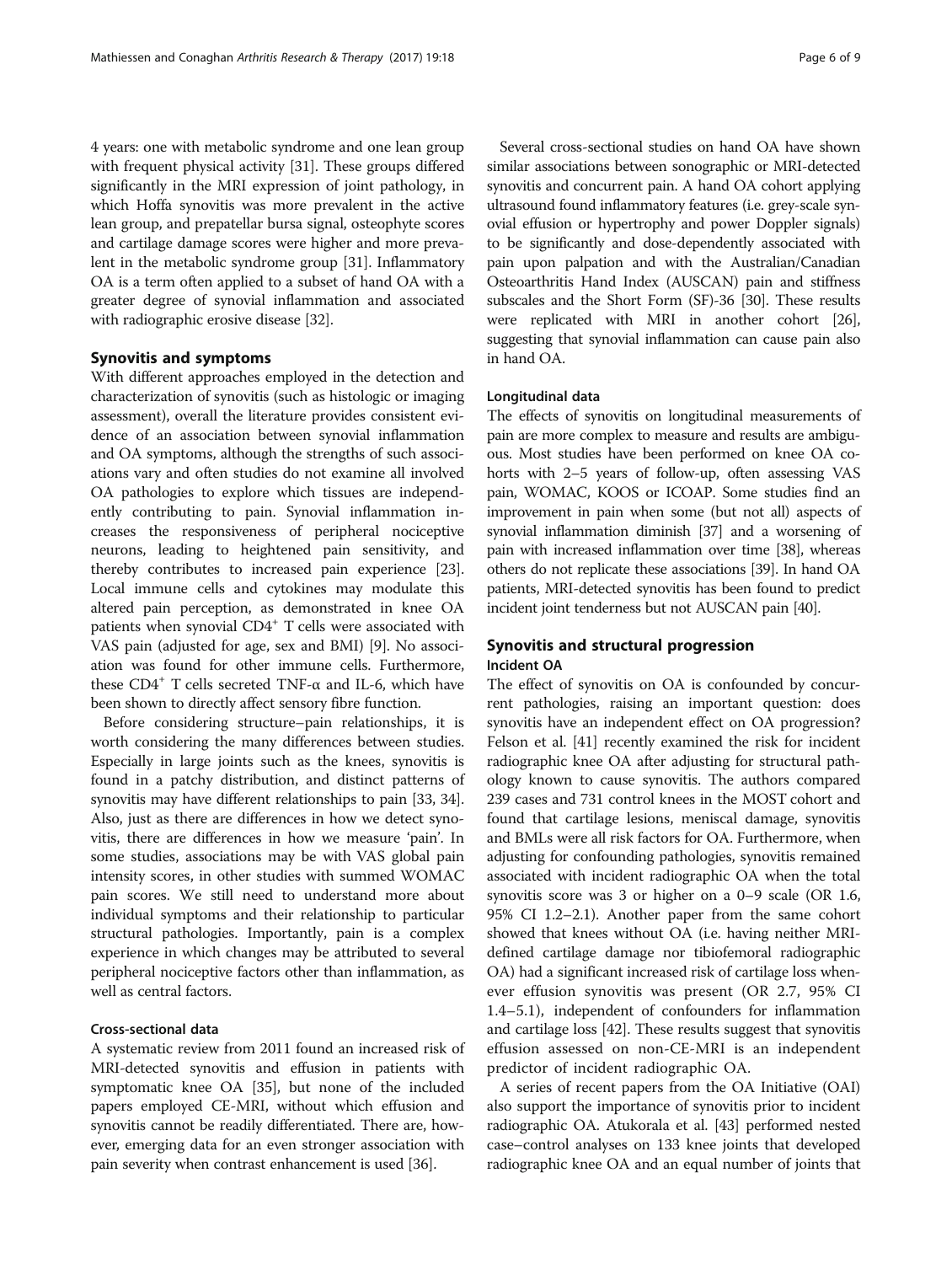did not develop knee OA. The authors found effusion synovitis and Hoffa synovitis 1 year prior to diagnosis to be significantly associated with subsequent OA development (OR 3.23, 95% CI 1.72–6.06 and OR 2.40, 1.43– 4.04). A similar design was applied by Roemer et al. [[44](#page-8-0)], who looked at repeated MRI scans up to 4 years prior to evident radiographic knee OA. They found that presence of Hoffa synovitis, effusion synovitis, medial BMLs and medial meniscal damage increased the risk of OA 2 years prior to incident radiographic OA, and that the number of features present increased the risk more than the presence of any single feature. More studies examining the incidence of the earliest detected MRI changes of OA will be required to understand more definitely the role of synovitis in the early stages of OA.

## Progression of OA

There is strong evidence that synovitis is associated with further worsening of OA structure. Longitudinal analyses of 531 knee OA patients demonstrated that ultrasounddetected effusion predicted pain, radiographic progression and also joint replacement [[45](#page-8-0)]. There are also cohorts reporting higher risk of radiographic progression and cartilage deterioration over 2 years in knee joints with increased MRI synovitis score over time than those with a decrease in synovitis [\[39, 46](#page-8-0)].

Studies of hand OA patients report similar associations. Using ultrasound, Mathiessen et al. [[29](#page-8-0)] found grey-scale synovitis and power Doppler signals at baseline to strongly predict radiographic progression after 5 years, and even more so when inflammation persisted [\[47\]](#page-8-0). Similar results were found in two cohorts using MRI on hand OA patients, as gadolinium-enhanced synovitis was associated with both onset and progression of radiographic hand OA, including development of erosions [\[48, 49\]](#page-8-0). The total amount of synovial inflammation also increased the risk of progression [[49](#page-8-0)].

## Treating OA synovitis—what have we learnt?

# The data presented strongly suggest that synovitis is involved in OA symptoms and progression, and therefore represents an important target for therapeutic intervention.

While symptoms are the usual primary outcome of an analgesic OA trial, imaging or serum biomarkers of synovial inflammation may provide evidence for proof of mechanism [[15\]](#page-7-0). Synovial tissue volume was used for this purpose in a recent open-label study of 120 patients with knee OA receiving intra-articular (IA) steroid injection with subsequent reduction in CE-MRI synovial volume that correlated with improvement in knee pain [[50\]](#page-8-0). Dynamic CE-MRI-derived measurements of synovial enhancement, where images are acquired every few seconds after contrast injection, were shown to be even

more sensitive to the response of treatment and more strongly associated with changes in pain than synovial tissue volume [[51, 52\]](#page-8-0).

## Existing therapies

Part of the evidence to support therapeutic targeting of inflammation in OA is that the two pharmacological therapies with consistently good effect sizes in relieving OA pain are NSAIDs and IA corticosteroid injections [[53\]](#page-8-0); both have anti-inflammatory mechanisms of action.

Further support for the concept of treating inflammation is that the analgesic benefits from IA steroids also seem dose dependent. In a hip OA study where 120 patients received either 40 or 80 mg of IA corticosteroids, both doses had a beneficial effect at week 6 (in terms of pain, stiffness and disability), while the 80 mg dose demonstrated a statistically significant benefit at week 12 [[54\]](#page-8-0). This stands in contrast to low-dose oral prednisolone (5 mg) which had no analgesic effect on 70 hand OA patients in a short-term (4 weeks) randomized controlled trial [[55](#page-8-0)]. Intramuscular depot corticosteroid demonstrated somewhat better results with significant short-term effects on knee pain [\[56](#page-8-0)], although no statistically significant reduction in ultrasounddetected synovial inflammation was found [\[56\]](#page-8-0). A preliminary report of a novel slow-release, microsphere formulation of triamcinolone in a large OA knee randomized controlled trial demonstrated important analgesic benefits to 13 weeks, offering hope of long-lasting IA steroid therapy [[57](#page-8-0)].

## Potential therapies

Methotrexate (MTX) has an anti-inflammatory effect by suppressing the inflammatory functions of neutrophils, macrophages and monocytes, dendritic cells and lymphocytes through adenosine release, and thereby reducing secretion of inflammatory cytokines, including TNF-α and IL-6. A recent open-label pilot study of 30 patients with knee OA who took a MTX dose of 15–20 mg/week for 6 months suggested an analgesic benefit, with 43% achieving the Osteoarthritis Research Society International (OARSI) responder criteria [[58](#page-8-0)]. A subsequent randomized controlled trial is underway.

A recent review has summarized the role of biologic therapies that modify inflammatory components, including anti-TNF agents, growth factors and IL-1 antagonists, and their reported effects in OA trials [\[59](#page-8-0)]. Anti-TNF agents have to date had minimal effects on symptoms, although the trial designs are heterogeneous and there may be a possible structural-modifying effect in joints with the most inflammation [[60](#page-8-0)]. Also, there are emerging and promising data on anti-inflammatory cytokines such as IL-4 and IL-10, as well as anti-CSF therapies, as described earlier.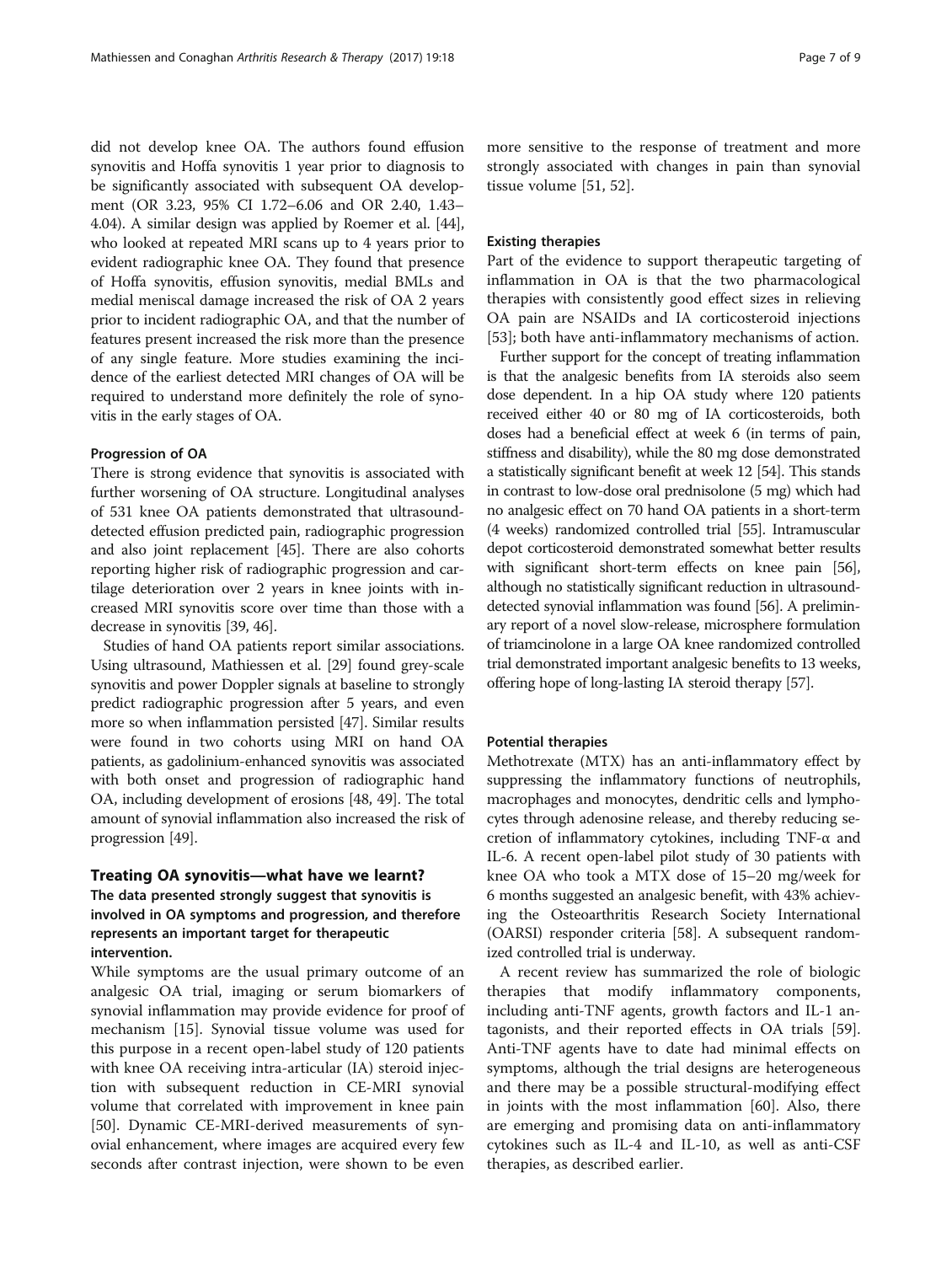# <span id="page-7-0"></span>Conclusions

Even allowing for discrepancies between studies, synovitis is a common finding in OA joints and has been associated with clinical symptoms; our current best analgesic therapies work by anti-inflammatory mechanisms supporting the benefits of targeting inflammation to reduce pain. Overall evidence suggests that synovial inflammation is associated with progressive joint failure at least in a subgroup of patients, and thus some OA patients may benefit structurally from an anti-inflammatory intervention. The failure to identify and select subgroups of patients who will benefit most may be the reason why treatment trials targeting inflammation have failed to show convincing and longlasting effects on structure modification and symptoms, but advances in imaging and soluble biomarkers may well provide the tools for appropriate stratification and understanding the mechanism of action. More work is required on the molecular pathways initiating and perpetuating synovial inflammation, because dissection of these pathways will provide novel therapeutic opportunities.

#### Abbreviations

ADAMTS: a disintegrin and metalloproteinase with thrombospondin motifs; AUSCAN: Australian/Canadian Osteoarthritis Hand Index; BML: bone marrow lesion; C1M: connective tissue type I collagen turnover; CE: contrast-enhanced; CI: confidence interval; CRPM: matrix metalloproteinase-dependent degradation of C-reactive protein; CSF: Colony-stimulating factor; IA: intra-articular; ICOAP: Intermittent and Constant Osteoarthritis Pain; IL: interleukin; KOOS: Knee injury and Osteoarthritis Outcome Score; MGC: Multinucleated giant cell; MMP: matrix metalloproteinase; MOST: Multicenter Osteoarthritis Study; MRI: Magnetic resonance imaging; MTX: Methotrexate; OA: Osteoarthritis; OAI: Osteoarthritis Initiative; OARSI: Osteoarthritis Research Society International; OR: odds ratio; SF-36: Short Form 36; TNF: tumour necrosis factor; VAS: visual analogue scale; WOMAC: Western Ontario and McMaster Universities Arthritis Index

## Acknowledgements

Not applicable.

#### Funding

Not applicable.

## Availability of data and materials

Data sharing is not applicable to this article because no datasets were generated or analysed during the current study.

#### Authors' contributions

Both authors conceptualized the structure. AM reviewed the literature and drafted the manuscript. PGC critically revised the manuscript. Both authors read and approved the final version to be published.

#### Authors' information

Not applicable.

#### Competing interests

PGC is supported in part by the National Institute for Health Research (NIHR) Leeds Musculoskeletal Biomedical Research Unit. The views expressed are those of the authors and not necessarily those of the NHS, the NIHR or the Department of Health.

PGC has been a consultant, a speaker or received research grants from Abbvie, Bioiberica, BMS, Eli Lilly, Flexion, Novartis, Pfizer and Roche.

## Consent for publication

Not applicable.

Not applicable.

## Author details

1 Department of Rheumatology, Diakonhjemmet Hospital, Oslo, Norway. <sup>2</sup> Leeds Institute of Rheumatic and Musculoskeletal Medicine, University of Leeds, Leeds, UK.<sup>3</sup> National Institute for Health Research Leeds Musculoskeletal Biomedical Research Unit, Leeds, UK.

## Published online: 02 February 2017

#### References

- 1. Division UNDoEaSAP. World Population Prospects: The 2015 Revision, Key Findings and Advance Tables. 2016. [https://esa.un.org/unpd/wpp/.](https://esa.un.org/unpd/wpp/)
- 2. Thomas E, Peat G, Croft P. Defining and mapping the person with osteoarthritis for population studies and public health. Rheumatology (Oxford). 2014;53(2):338–45.
- 3. Goldenberg DL, Egan MS, Cohen AS. Inflammatory synovitis in degenerative joint disease. J Rheumatol. 1982;9(2):204–9.
- 4. Berenbaum F. Osteoarthritis as an inflammatory disease (osteoarthritis is not osteoarthrosis!). Osteoarthritis Cartilage. 2013;21(1):16–21.
- 5. Sellam J, Berenbaum F. The role of synovitis in pathophysiology and clinical symptoms of osteoarthritis. Nat Rev Rheumatol. 2010;6(11):625–35.
- 6. Scanzello CR, Goldring SR. The role of synovitis in osteoarthritis pathogenesis. Bone. 2012;51(2):249–57.
- 7. Smith MD. The normal synovium. Open Rheumatol J. 2011;5:100–6.
- 8. Prieto-Potin I, Largo R, Roman-Blas JA, et al. Characterization of multinucleated giant cells in synovium and subchondral bone in knee osteoarthritis and rheumatoid arthritis. BMC Musculoskelet Disord. 2015;16:226.
- 9. Klein-Wieringa IR, de Lange-Brokaar BJ, Yusuf E, et al. Inflammatory cells in patients with endstage knee osteoarthritis: a comparison between the synovium and the infrapatellar fat pad. J Rheumatol. 2016;43(4):771–8.
- 10. Deligne C, Casulli S, Pigenet A, et al. Differential expression of interleukin-17 and interleukin-22 in inflamed and non-inflamed synovium from osteoarthritis patients. Osteoarthritis Cartilage. 2015;23(11):1843–52.
- 11. de Lange-Brokaar BJ, Ioan-Facsinay A, van Osch GJ, et al. Synovial inflammation, immune cells and their cytokines in osteoarthritis: a review. Osteoarthritis Cartilage. 2012;20(12):1484–99.
- 12. Sokolove J, Lepus CM. Role of inflammation in the pathogenesis of osteoarthritis: latest findings and interpretations. Ther Adv Musculoskelet Dis. 2013;5(2):77–94.
- 13. Goldring MB. Chondrogenesis, chondrocyte differentiation, and articular cartilage metabolism in health and osteoarthritis. Ther Adv Musculoskelet Dis. 2012;4(4):269–85.
- 14. Ponchel F, Burska AN, Hensor EM, et al. Changes in peripheral blood immune cell composition in osteoarthritis. Osteoarthritis Cartilage. 2015; 23(11):1870–8.
- 15. Siebuhr AS, Bay-Jensen AC, Jordan JM, et al. Inflammation (or synovitis) driven osteoarthritis: an opportunity for personalizing prognosis and treatment? Scand J Rheumatol. 2016;45(2):87–98.
- 16. Wojdasiewicz P, Poniatowski LA, Szukiewicz D. The role of inflammatory and anti-inflammatory cytokines in the pathogenesis of osteoarthritis. Mediators Inflamm. 2014;2014:561459.
- 17. Hamilton JA, Cook AD, Tak PP. Anti-colony-stimulating factor therapies for inflammatory and autoimmune diseases. Nat Rev Drug Discov. 2017;16(1):53–70.
- 18. Pustjens MF, Mastbergen SC, Steen-Louws C, et al. IL4-10 synerkine induces direct and indirect structural cartilage repair in osteoarthritis. Osteoarthritis Cartilage. 2016;24:S532.
- 19. Guermazi A, Roemer FW, Haugen IK, et al. MRI-based semiquantitative scoring of joint pathology in osteoarthritis. Nat Rev Rheumatol. 2013; 9(4):236–51.
- 20. Pearle AD, Scanzello CR, George S, et al. Elevated high-sensitivity C-reactive protein levels are associated with local inflammatory findings in patients with osteoarthritis. Osteoarthritis Cartilage. 2007;15(5):516–23.
- 21. de Lange-Brokaar BJ, Ioan-Facsinay A, Yusuf E, et al. Degree of synovitis on MRI by comprehensive whole knee semi-quantitative scoring method correlates with histologic and macroscopic features of synovial tissue inflammation in knee osteoarthritis. Osteoarthritis Cartilage. 2014; 22(10):1606–13.
- 22. Loeuille D, Sauliere N, Champigneulle J, et al. Comparing non-enhanced and enhanced sequences in the assessment of effusion and synovitis in